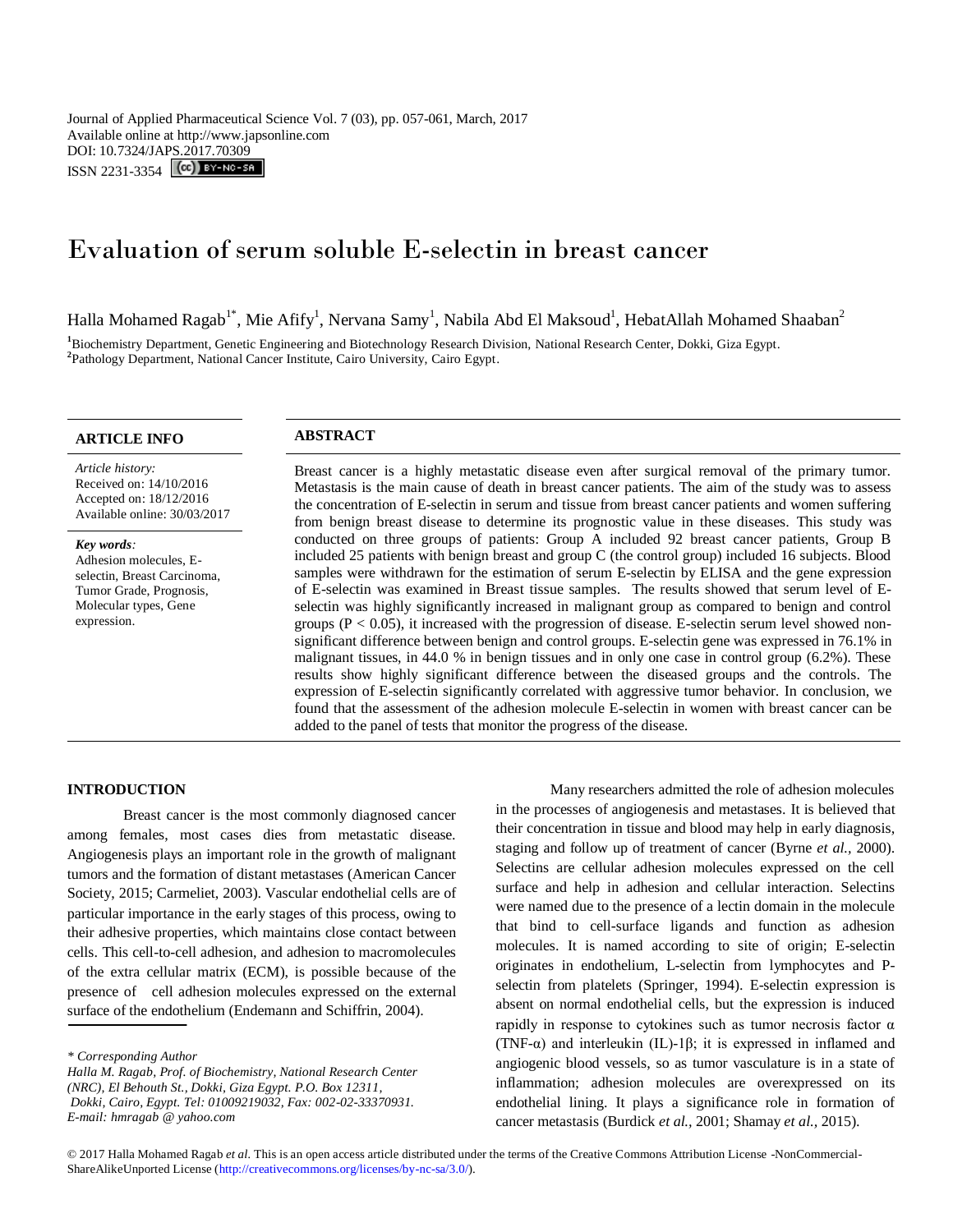Increased concentrations of E-selectin in case of cancer may be a prognostic marker in the course of many neoplastic diseases (Siegel and Malmsten, 1997). Several tumor cells which were isolated from different cancers express high levels of Eselectin ligand which is sialyl Lewis X on their cell surface and have the capacity to adhere to endothelial surface that express Eselectin leading to tumor dissemination (Gout *et al.,* 2008; Barthel *et al.,* 2007).

**The aim of the study** was to assess the concentration of E-selectin in serum and tissue from breast cancer patients and women suffering from benign breast disease to determine its prognostic value in these diseases.

#### **PATIENTS AND METHODS**

This study was conducted on 133 individuals; the studied group was divided into three groups: group A included 92 breast cancer patients with age ranged from (23-70 years). Group B included 25 patients with benign breast and their age ranged from (21-43 years) and group C (the control group) included 16 subjects with age ranged from (20-65 years). The breast cancer patients were admitted to National Cancer Institute, Cairo, Egypt. Our study design was approved by Medical Research Ethical Committee - National research center, Cairo, Egypt (Approval No.14-031). An informed consent was taken from each participant before enrollment in the study. Clinical staging was expressed according to the TNM classification system based on evaluation of findings of physical examination. Routine laboratory tests, radiological reports (chest X-ray, liver echography, bone scan and computed tomography) and pathological assessment of the tissue removed was done to determine the type of the tumor and its grade according to Bloom and Richardson. The size of the tumor and the number of lymph nodes were also determined. The study protocol had been approved by the local Ethics Committee and subjects gave written consent to participate in the present study.

The benign breast disease group underwent full history and clinical data were recorded for all patients. They underwent operative biopsy and histopathological examination of all biopsies revealed, fifteen cases with fibroadenosis, ten cases with fibroadenoma. Ten normal healthy women were included in this work as control group.

# **Samples**

# *Serum samples*

Ten-ml fasting Blood samples were taken from cancer patients before receiving any line of treatment, as well as from patients with benign tumors and control. The blood was allowed to clot and sera were separated by centrifugation for 10 min at 3000 r.p.m, divided into several aliquots and stored at  $-80^{\circ}$ C until assayed.

# *Tissue samples*

Breast tissue samples (both benign and malignant) were obtained directly from the operating theater, after surgical removal of the tumor mass. Immediately, the tissue sample was washed by ice cold saline. Fat, necrotic tissues and skin were rapidly dissected from the tissue of interest.

The remaining tumor tissue was divided into two parts, one part for pathological examination and the other part was immediately stored in liquid nitrogen for determination of Eselectin expression.

#### **Methods**

1-Determination of serum E-selectin by ELISA technique using kit provided from Quantikine (R&D systems U.K).

2- Determination of E-selectin in breast tissue:

# *RNA extraction*

Tissue homogenization in lysis buffer was done. Then total RNA was extracted from the homogenate using SV total RNA extraction kit provided from Promega Corporation, Madison,WI, USA. The amount of RNA was quantitated by reading the Optical Density (OD) at wave length of 260 nm by using spectrophotometer.

#### *Primers synthesis*

One primer sets was prepared, using the oligo-1000 DNA synthesizer (Beckman, California, USA). The primer sequences used for amplification of E-selectin were:

# F2: **5 CCAAAGCTGCTCTAGCC 3**

# R2: **5 CTGCTGTTCTGATCCTTATCAC 3**

# *RT-PCR experiment*

RT- PCR was done using the extracted RNA for detection of the expression of E-selectin gene. RNA was reverse transcribed using 12.5 μl oligo  $dT_{18}$  primer and was denatured at  $70^{\circ}$ C for 2 minutes. The denatured RNA was placed on ice and 6.5 μl of reverse transcription mixture containing 50 mM Tris HCl pH8.3, 50 mM KCl, 1.5 mM Mg  $Cl<sub>2</sub>$  0.5 mM of each dNTP, 1 U/μl RNAse inhibitor and 200 Units of MMLV reverse transcriptase was added. Then, the reaction tube was placed at  $42^{\circ}$ C for 1 h followed by heating to  $92^{\circ}$ C to stop the reaction. Then PCR reaction was performed by adding the PCR mix to a final volume of 100 μl.

The PCR mix contained 10 mmol/l Tris-HCl pH 8.3, 50 mM KCl, 1.5 mM  $MgCl<sub>2</sub>$ , and 0.001% gelatin, 250  $\mu$ M dNTPs mix, 2.5U Taq polymerase, and 100 μM of each primer. The reaction mixture was then subjected to 40 cycles of  $95^{\circ}$ C for 1 min,  $55^{\circ}$ C for 1 min, and 72  $^{\circ}$ C for 2 min. After the last cycle, a final extension at  $72^{\circ}$ C for 10 min was done.

# *Agarose gel electrophoresis*

All the PCR products of all cases were electrophoresed on 2% agarose gel stained with ethidium bromide and visualized by UV transilluminator. The expected length of the PCR product was 163 bp (Figure1, 2).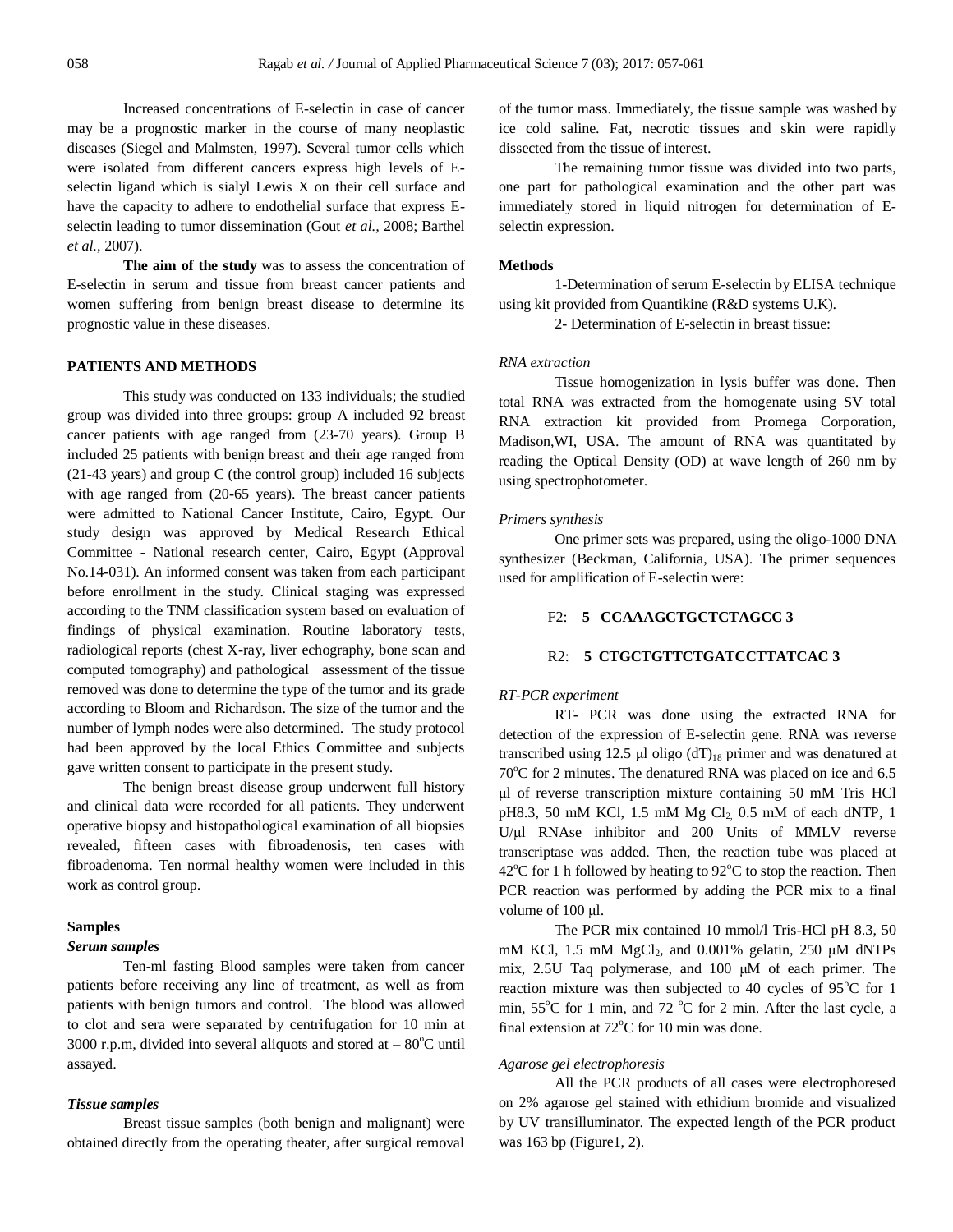

**Fig. 1:** An agarose gel electrophoresis 2% stained with ethidium bromide showing the PCR product of E- selectin gene expression at 163 bp of benign breast cancer.

| М              | : Molecular marker (1000, 750, 500, 300, 150, 50 bp), |
|----------------|-------------------------------------------------------|
| Lanes 1 - 3. 6 | : Positive cases.                                     |
| Lanes 4.5      | : Negative cases, Lane 7 : Negative control.          |



**Fig. 2:** An agarose gel electrophoresis 2% stained with ethidium bromide showing the PCR product of E- selectin gene expression at 163 bp of malignant breast cancer.

| М           | : Molecular marker (1000, 750, 500, 300, 150, 50 bp), |
|-------------|-------------------------------------------------------|
| Lanes 1 - 5 | : Positive cases.                                     |
| Lane 6      | : Negative control.                                   |

#### **Statistical Analysis**

Descriptive statistics of the study groups were expressed in the form of mean and standard error (mean±SD). Comparative analysis between different groups was applied using student's t test with statistical significance at  $(p<0.05)$ .

# **RESULTS**

The studied group was divided into three groups: group A included 92 breast cancer patients with age ranged from (23-70 years). Group B included 25 patients with benign breast and their age ranged from (21-43 years) and group C (the control group) included 16 subjects with age ranged from (20-65 years).

-E-selectin gene was expressed in 76.1% in malignant tissues, in 44.0 % in benign tissues and in only one case in control group (6.2%). These results show highly significant difference between the diseased groups and the controls. As regards grades of the malignant breast cancer, the E-selectin gene was expressed in 60.0 % of grade I, 75.6% of grade II and 40.7%in grade III. According to the stages of the malignant lesions, the percentage of the positive expression of the E-selectin was 40.6 %, 78.4 % and 88.9 % in stage I & II, III and IV respectively. By comparing the results in positive and negative lymph node affection, the serum level as well as the percent of the gene expression of E-selectin was 86.8 % in patients with positive LN affection, while it was 69.2 % in patients with negative LN involvement (Table 1). The percentage of E-selectin expression in age groups <50 years and > 50 years patients was 65.7% and 81.5 % respectively. Furthermore, the percentage of E-selectin expression in ER positive and Er negative was (69.2 %) and (86.8 %) respectively. By comparing the results of tumor sizes, the serum level as well as the percent of the gene expression of E-selectin was 46.2 % in patients with tumor sizes  $< 2$  cm, while it was 77.4 % in patients with tumor  $\rm{si}z > 2$  cm. The serum E-selectin levels were significant in patients with tumor size  $> 2$  cm when compared to those with tumor size  $< 2$  cm (P  $< 0.05$ ) (Table 1).

**Table 1:** Serum level of E-selectin and Frequency of Tissue E-selectin gene in control, benign and malignant groups, and this last further divided into subgroups according to the grade, the stage, the lymph node involvement (LN) and menopausal status.

|                                                            | No. of | <b>E-Selectin</b> | E-Selectin ng/mL      |  |  |
|------------------------------------------------------------|--------|-------------------|-----------------------|--|--|
|                                                            | cases  | by PCR            | $Mean \pm SD$         |  |  |
| Types of groups                                            |        |                   |                       |  |  |
| Control $(C)$                                              | 16     | $1(6.2\%)$        | $35.9 \pm 8.17$       |  |  |
| Benign $(B)$                                               | 25     | 11 (44.0 %)       | $39.6 \pm 9.69$       |  |  |
| Malignant (A)                                              | 92     | 70 (76.1%)        | $110.6 \pm 29.4*$     |  |  |
| Grading                                                    |        |                   |                       |  |  |
| Grade I                                                    | 20     | $12(60.0\%)$      | $85.61 \pm 10.29$     |  |  |
| Grade II                                                   | 45     | 34 (75.6%)        | $103.61 \pm 11.29$    |  |  |
| Grade III                                                  | 27     | 11 (40.7%)        | $109.9 \pm 24.13$     |  |  |
| <b>Staging</b>                                             |        |                   |                       |  |  |
| Stage I & II                                               | 32     | 13 (40.6%)        | $69.3 \pm 13.8$       |  |  |
| Stage III                                                  | 51     | 40 (78.4%)        | $94.12 \pm 19.76$ a   |  |  |
| Stage IV                                                   | 9      | 8 (88.9%)         | $119.9 \pm 21.1$<br>a |  |  |
| <b>LN</b> affection                                        |        |                   |                       |  |  |
| <b>LN</b> Positive                                         | 60     | 39 (81.3%)        | $122.31 \pm 24.3$ b   |  |  |
| LN Negative                                                | 32     | $9(28.1\%)$       | $82.46 \pm 21.12$     |  |  |
| Age                                                        |        |                   |                       |  |  |
| $<$ 50 years                                               | 38     | 25 (65.7.7%)      | $81.22 \pm 11.2$      |  |  |
| $>50$ years                                                | 54     | 44 (81.5%)        | $119.4 \pm 23.73$ c   |  |  |
| <b>Tumor</b> size                                          |        |                   |                       |  |  |
| $<$ 2 cm                                                   | 39     | 18 (46.2%)        | $78.8 + 15.3$         |  |  |
| $>2$ cm                                                    | 53     | 41 (77.4%)        | $115.5 \pm 21.6$ d    |  |  |
| <b>Estrogen Receptor</b>                                   |        |                   |                       |  |  |
| <b>ER</b> Negative                                         | 39     | 27 (69.2 %)       | $121.6 + 14.4$ e      |  |  |
| <b>ER</b> Positive                                         | 53     | 46 (86.8 %)       | $96.6 + 13.7$         |  |  |
| *P value <0.05 considered significant compared to control. |        |                   |                       |  |  |

 $\mathbf{a} \rightarrow$  significant P<0.05 when comparing to stage I, II.

 **significant P<0.05 when comparing the nodal status** 

 $c \rightarrow$  significant P<0.05 when comparing the age

 $d \rightarrow$  significant P<0.05 when comparing tumor size.

**e** → significant P<0.05 when comparing Estrogen Receptor

The mean serum level of E-selectin showed highly significant increase in malignant group as compared to benign and control groups  $(P < 0.05)$  (the mean levels were 110.6, 39.69 and 35.9 ng/mL in malignant, benign and control group respectively). E-selectin serum level showed non-significant difference between benign and control groups ( $P > 0.05$ ) Meanwhile, the serum level of E-selectin in one and two grades was nearly the same with no statistical difference. Also, the mean serum level of E-selectin was significantly higher in stage III and IV compared to stage I & II. The serum E-selectin levels were statistically significant in patients with positive lymph node affection when compared to those with no lymph node affection  $(P < 0.05)$ . Meanwhile, the serum levels of E-selectin in the >50 years old patients were significantly elevated than in  $< 50$  years old patients (P  $< 0.05$ ), meanwhile, there was a significantly higher serum level of soluble E-selectin in women with ER-negative tumors (Table 1), (figure 1).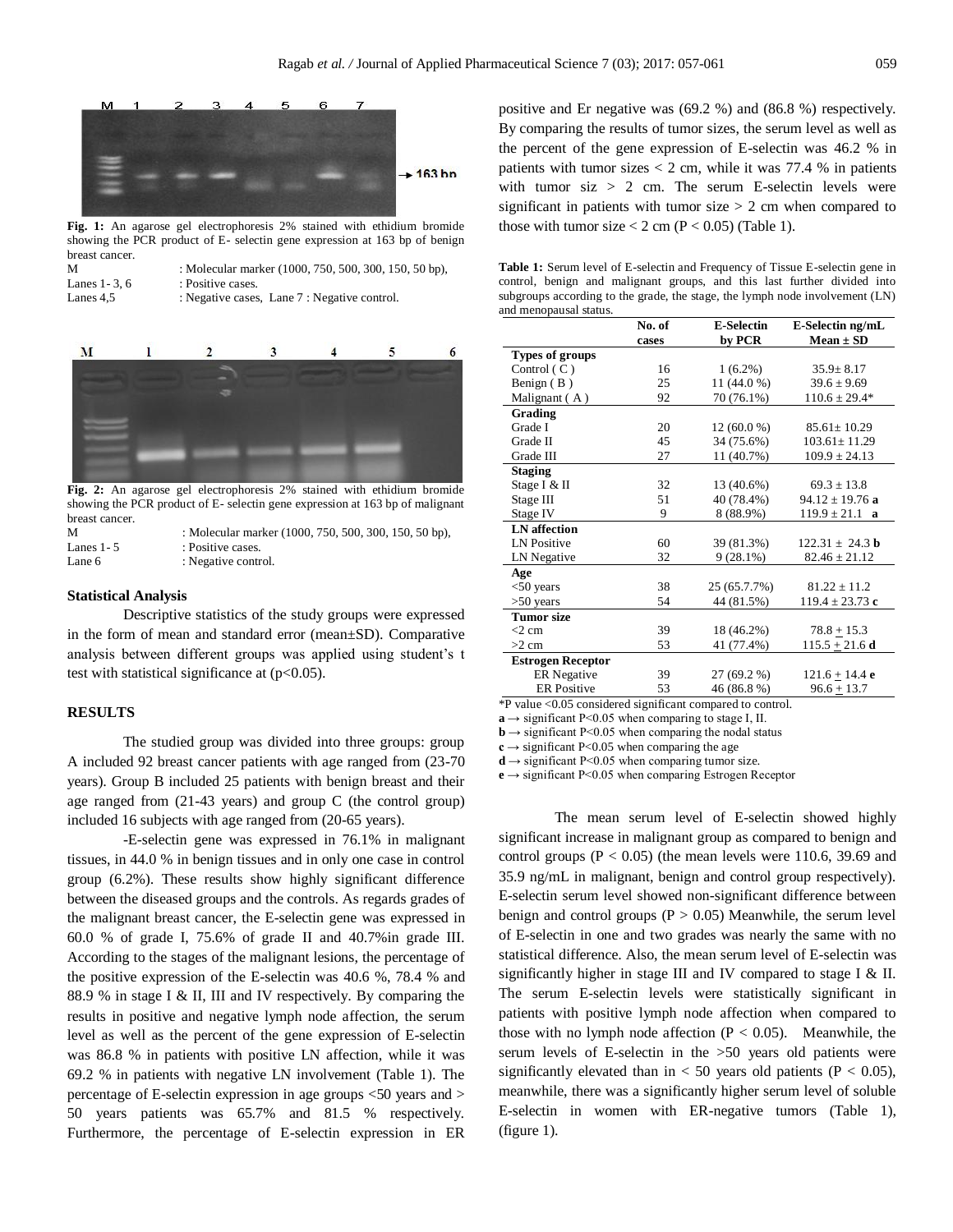

GC: control group GB: Benign group GA1: malignant group with –ve LN GA2: malignant group with +ve LN

### **DISCUSSION**

Tumor development is a multistage process and long lasting, disturbance between extracellular and intracellular occurs leading to cancer cell spread through tissues and organs causing metastases (Ilyas, 2000). Inspite of efforts made in the diagnosis and treatment of cancer, death from cancer remains high due to distant metastases (Ahmad and Hart, 1997).

In this study E-selectin was significantly increased in serum of patients of breast cancer patients compared to benign group patients and controls. Also E-selectin was expressed significantly in breast cancer tissues compared to benign tissues, both serum and E-selectin expression were significantly elevated as the disease progress in breast cancer patients. In accordance with our findings, studies by other authors have also reported significantly elevated E-Selectin levels in patients with breast cancer (Narita *et al.,* 1996; Shirure *et al.,* 2011; Tozeren *et al.,*  1995). It was stated that vascular adhesion cascade occurs at the blood vessels around the premetastatic region and this is accompanied by E-selectin expression and activation, thereby assisting in the successive shear-resistant adhesion and transendothelial migration of circulating cancer cells to the target organs (Julien *et al.,* 2011). Research studies revealed that selectins expression were increased in many cancers as ovarian cancer (Dong *et al.,* 2008), chronic myeloid leukemia (Kiersnowska-Rogowska *et al.,* 2006), lung cancer (Izycka *et al.,*  2005) and their levels were related to disease progression.

Eichbaum *et al*. (Eichbaum *et al.,* 2004) investigated the value of soluble and solid states of E-selectin as a potential cancer biomarker for early detection, prognosis, and monitoring, they reported that E-selectin has soluble form (sE-selectin) that can be detected in the blood ; it is result of enzymatic cleavage of the external domain or shedding of damaged endothelial cells. It can be detected by ELISA and it correlates with disease progression and formation of metastases. It can be used as prognostic marker post-operatively O'Hanlon *et al* (O'Hanlon *et al.,* 2002) stated that E-selectin is engaged in the adhesion of breast cancer cells and plays a significant role in tumor dissemination which involves neoplastic metastases; it plays a role in tumor cell-leucocyte aggregation and their interaction with endothelial cells. sLex and sLa are the ligands for E-selectin on metstatic cell surface. Also, tumor cells induce the activation of many cytokines as Il-6, IL-B1 anf TNF alpha which are responsible for expression of E-selectin on tumor cells surface and leads to activation of endothelial cells (Eichbaum *et al.,* 2004; McEver, 1997; Thielemann *et al.,* 2014).

In conclusion, we found that the assessment of the adhesion molecule E-selectin in women with breast cancer can be added to the panel of tests that monitor the progress of the disease.

# **ACKNOWLEDGEMENTS**

This work was financially supported by the National Research Center, Cairo, Egypt.

**Conflict of interest:** The authors declare that they have no conflicts of interest.

#### **REFERENCES**

American Cancer Society. Cancer Facts & Figures. Atlanta: American Cancer Society, 2015.

Carmeliet P. Angiogenesis in health and disease. Nat Med, 2003; 9(6): 653-660.

Endemann DH, Schiffrin EL. Endothelial dysfunction. J Am Soc Nephrol, 2004; 15(8): 1983-1992.

Byrne GJ, Ghellal A, Iddon J, Blann AD, Venizelos V, Kumar S, *et al*. Serum soluble vascular cell adhesion molecule-1: role as a surrogate marker of angiogenesis. J Natl Cancer Inst, 2000; 92(16): 1329- 1336.

Springer TA. Traffic signals for lymphocyte recirculation and leukocyte emigration: the multistep paradigm. Cell, 1994; 76(2): 301-314.

Burdick MM, McCarty OJ, Jadhav S, Konstantopoulos K. Cellcell interactions in inflammation and cancer metastasis. IEEE Eng Med Biol Mag, 2001; 20(3): 86-91.

Shamay Y, Raviv L, Golan M, Voronov E, Apte RN, David A. Inhibition of primary and metastatic tumors in mice by E-selectin-targeted polymer-drug conjugates. J Control Release, 2015; 217: 102-112.

Siegel G, Malmsten M. The role of the endothelium in inflammation and tumor metastasis. Int J Microcirc Clin Exp, 1997; 17(5): 257-272.

Gout S, Tremblay PL, Huot J. Selectins and selectin ligands in extravasation of cancer cells and organ selectivity of metastasis. Clin Exp Metastasis, 2008; 25(4): 335-344.

Barthel SR, Gavino JD, Descheny L, Dimitroff CJ. Targeting selectins and selectin ligands in inflammation and cancer. Expert Opin Ther Targets, 2007; 11(11): 1473-1491.

Ilyas M. Adhesion molecule expression in breast cancer: the phoenix in tumour metastasis. J Pathol, 2000; 190(1): 3-5.

Ahmad A, Hart IR. Mechanisms of metastasis. Crit Rev Oncol Hematol, 1997; 26(3): 163-173.

Narita T, Kawasaki-Kimura N, Matsuura N, Funahashi H, Kannagi R. Adhesion of Human Breast Cancer Cells to Vascular Endothelium Mediated by Sialyl Lewis &supx; /E-selectin. Breast Cancer, 1996; 3(1): 19-23.

Shirure VS, Henson KA, Schnaar RL, Nimrichter L, Burdick MM. Gangliosides expressed on breast cancer cells are E-selectin ligands. Biochem Biophys Res Commun, 2011; 406(3): 423-429.

Tozeren A, Kleinman HK, Grant DS, Morales D, Mercurio AM, Byers SW. E-selectin-mediated dynamic interactions of breast- and colon